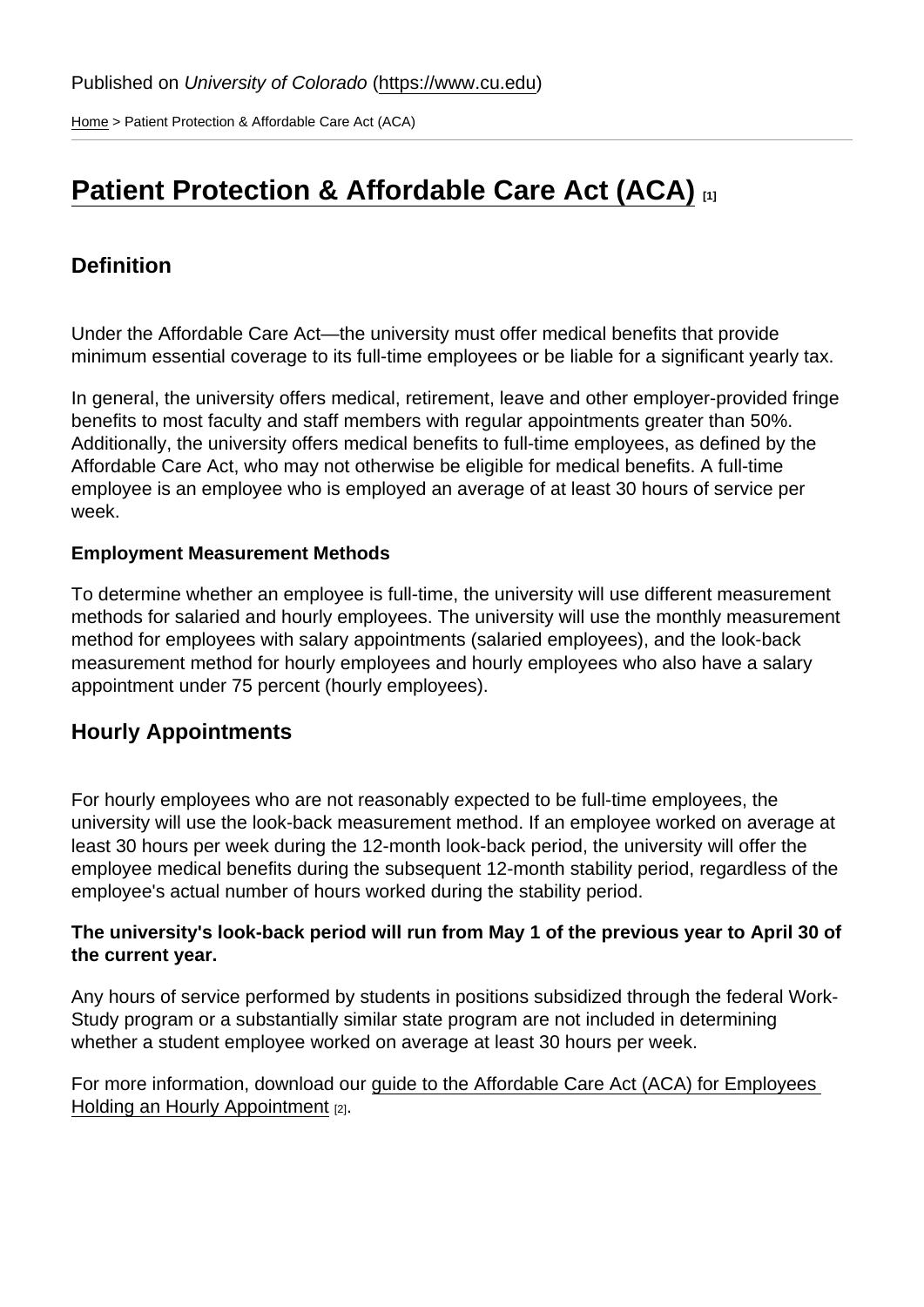If the hours worked average 30 hours per week for the entire year, the employee will be eligible for medical benefits for the year following the lookback period.

• Breaks greater than 2 pay periods and less than 13 pay periods cannot be used in the average.

The department (s) who create the eligibility will be financially responsible for the medical benefit premiums for the next year.

Student hourly employees can only work 25 hours per week or 50 hours per pay period during fall and spring semesters as required by applicable campus policies.

Offer letters for all appointments should include the following statement:

• Student employees are not permitted to work more than 25 hours per week between all appointments within the University of Colorado system.

# **Monthly/Contract Employees**

Under the monthly measurement method, the university determines each non-benefits eligible salaried employee's status by identifying the sum of the employee's appointments, as identified in HCM. If the sum of the appointment(s) is 75 percent or greater, the employee will be offered medical benefits to begin on the first of the month following date of eligibility, unless the date of eligibility is on the first of the month, coverage is immediate. Employees will be evaluated monthly.

It is up to the departments to have each appointment coded correctly based on a reasonable methodology that is consistent and defendable.

One mechanism to determine percent of time for employees in a classroom is to review the credit hours assigned for a particular academic semester or academic year. Based on IRS guidance and administrative capabilities, a minimum, three (3) hours of service should be imputed for each credit hour assigned/taught. These three hours of service represent the total hours of instruction, preparation and any required office hours and meetings for each credit hour assigned/taught.

For research, administrative functions and other assignments, the department must determine a reasonable percent of time that is consistently applied.

## **Credit hours per semester Calculated hours per week Percent of time**

| 3 credit hours | 9 hours per week  | 22.5% appointment |
|----------------|-------------------|-------------------|
| 4 credit hours | 12 hours per week | 30% appointment   |
| 5 credit hours | 15 hours per week | 37.5% appointment |
| 6 credit hours | 18 hours per week | 45% appointment   |
| 7 credit hours | 21 hours per week | 52.5% appointment |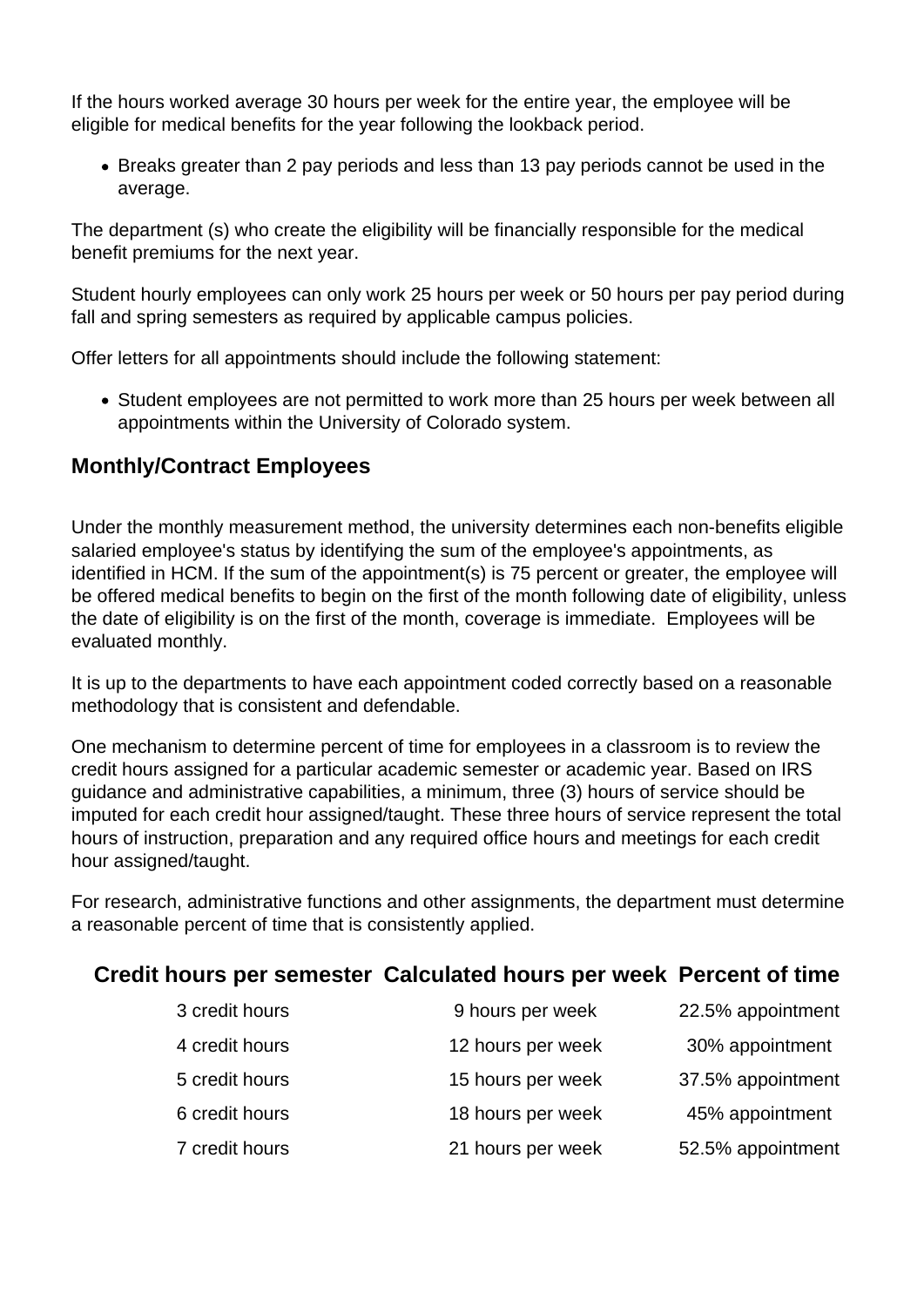| 8 credit hours  | 24 hours per week | 60% appointment   |
|-----------------|-------------------|-------------------|
| 9 credit hours  | 27 hours per week | 67.5% appointment |
| 10 credit hours | 30 hours per week | 75% appointment   |

## Graduate Student Appointments

Student Faculty (1500 series employees) are those students who are hired by the university to perform services such as classroom or laboratory instruction, supervision or research assignments within an academic department, or who perform administrative functions within the university, such as counselors in the residence halls or student employment office. These positions will follow either the hourly or salaried/contract procedures above depending on the method of payment.

All graduate student appointments, paid salary or contract, will become eligible for medical benefits at a 75% appointment or greater. Campuses may have restrictions in place regarding how many hours a graduate student may work. Any appointments should comply with these restrictions as applicable.

The appointment percent of time for graduate student positions will be calculated by credit hours taught in a semester or a reasonable, defendable calculation applied across the department.

#### Health Coverage Default

Employees must actively enroll in a CU Health Plan before their enrollment deadline, or their enrollment will be waived . Once you have enrolled, you may not change your medical plan until the following spring Open Enrollment period. Certain qualified family status changes will allow you to add or delete dependents.

If your medical coverage was waived because you did not take action and later become fully eligible for University benefits, you will be allowed to enroll in a medical plan at that time.

## Frequently Asked Questions (FAQs)

#### Cost

If an employee is eligible for university health care benefits and enrolls in a university plan, what is the cost to the department?

The campus and/or department is responsible for the employer portion of the coverage which is currently \$471.96 for an employee or \$860.41 for an employee and children. This rate is likely to change every fiscal year. Please see the [rate sheet](https://www.cu.edu/docs/faculty-staff-rate-sheet) [3].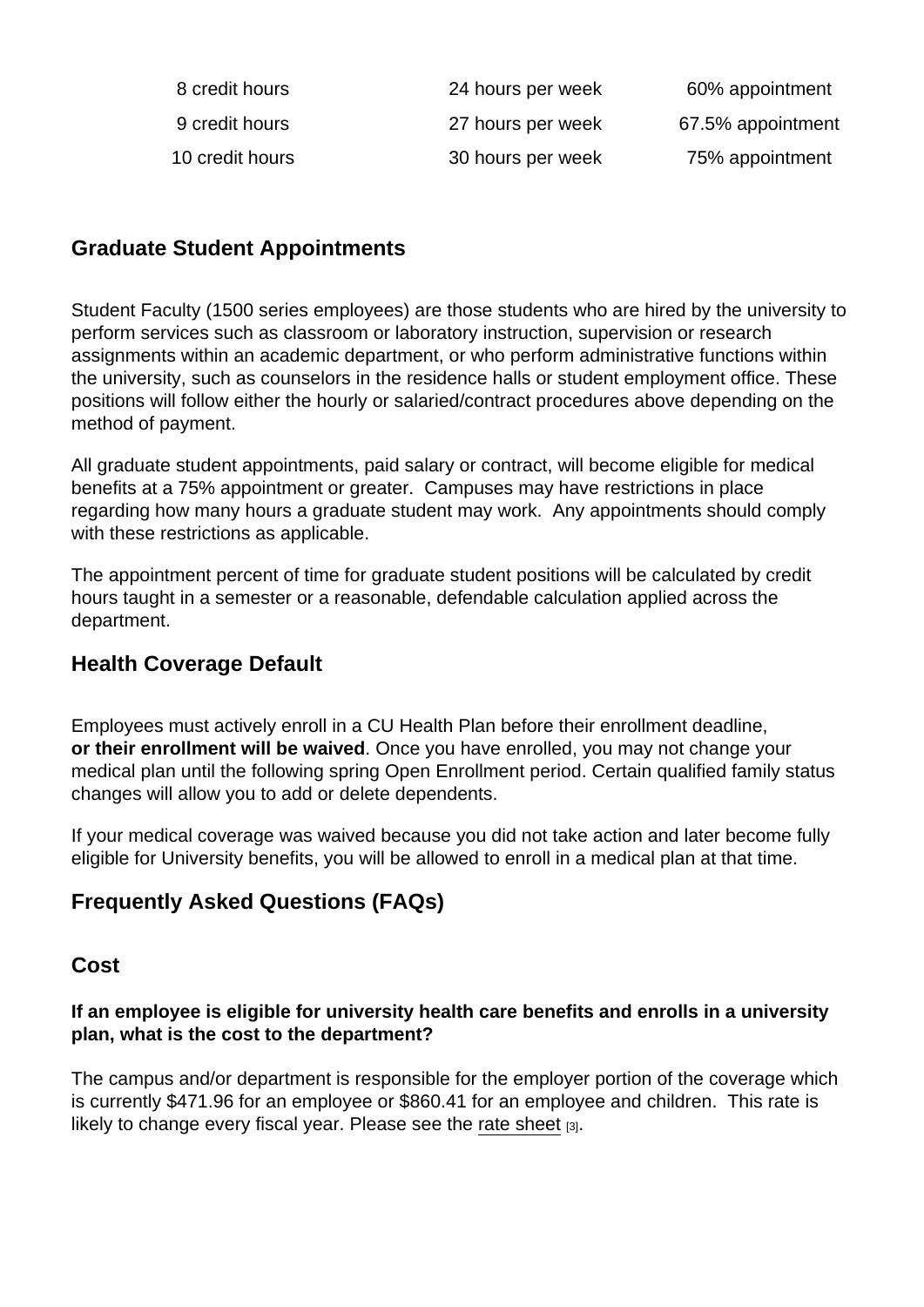#### **What is the time frame that a department would be required to pay the benefit? Is the timeframe an entire year, quarter, 6 months or retroactively?**

For an hourly employee, the department is required to pay the benefit annually. If the hourly employee is deemed eligible and selects health coverage, the employee is entitled to keep the benefit for the following 12 months, as long as the employee remains employed.

For a salaried employee, the department is required to pay the benefit monthly.

#### **If an employee has multiple positions on campus, qualifies for university health care benefits and enrolls in a university plan, which department is responsible for paying?**

This is a campus decision.

## **Dependent Coverage**

#### **If an employee is married or has children, is the university required to cover the spouse and/or family?**

Under the ACA, the university is required to offer coverage for the employee and the employee's dependent children. The ACA does not require the university to offer spousal coverage but it has chosen to do so.

## **Hourly Employees**

#### **If an hourly employee works between 25-29 hours on average, is the university required to offer health care benefits?**

No. The employee must average 30 hours per week for the 12-month period.

#### **If an employee works 40 hours per week for 4 weeks but then works 20 hours per week the rest of the year, is he or she eligible for health care benefits?**

No. In this example, the hourly employee would not be eligible for health care benefits because the employee did not work an average of 30 hours per week during the 12-month period.

#### **If an hourly employee works 40 hours per week for eight months and does not work for four months, is he or she eligible for health care benefits?**

Yes. Although the employee is averaging less than 30 hours per week during the 12-month period, the ACA regulations provide a special rule for educational organizations. Educational organizations may not include employment breaks (from 4 to 26 weeks) when determining if an employee averaged 30 hours per week for the 12-month period. In the example above, the 4-month break period is excluded and the average is determined based on the 40 hours per week for eight months. Because the employee averaged 40 hours per week during the 8 month period, the employee is eligible for health care benefits.

#### **Calculations:**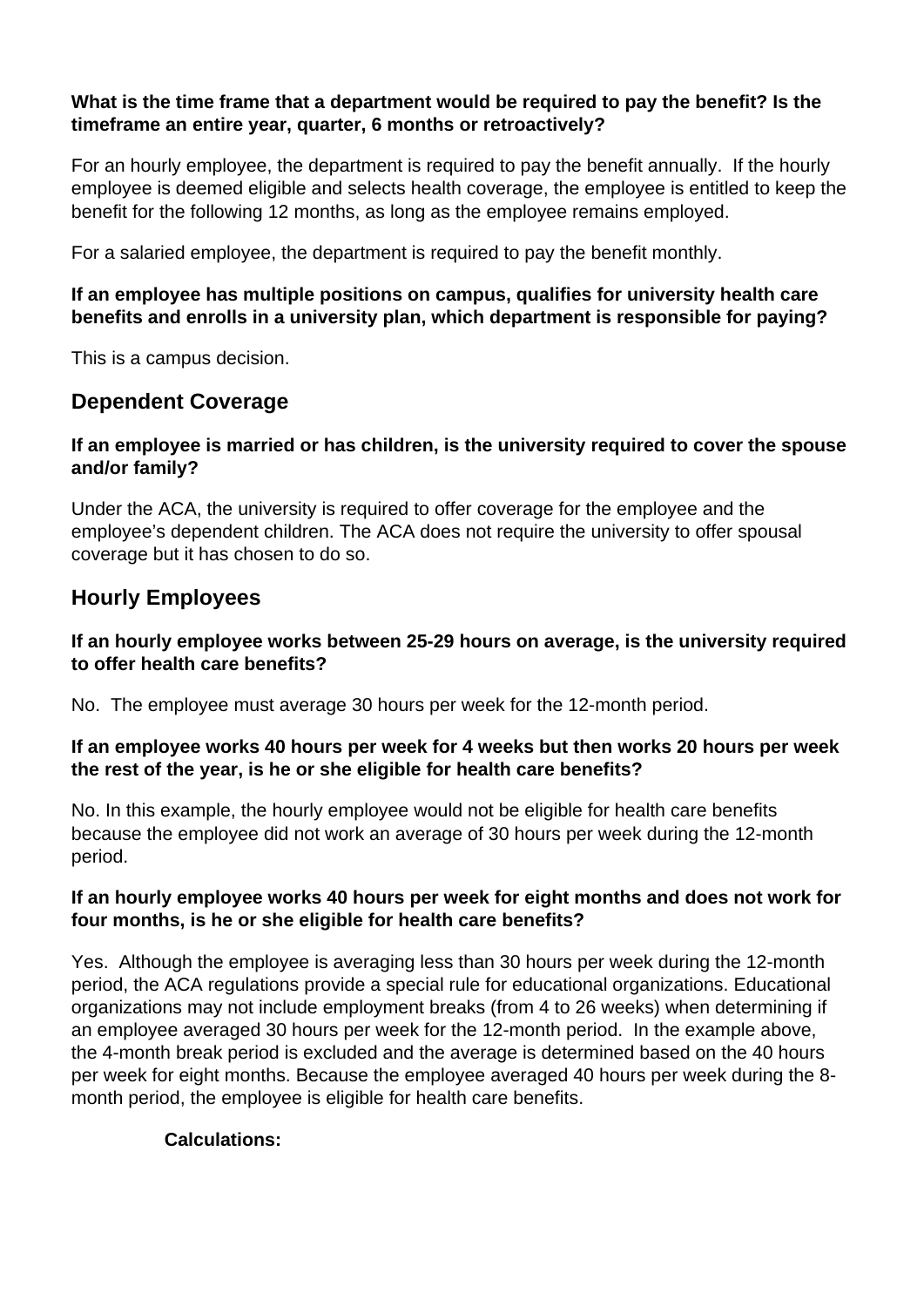8 months x 173 hours/month = 1384 hours worked

1384 hours worked / 2080 hours (full time) = 66.5% -- Not eligible

However, CU must remove the 4 months where no work was completed or pay provided so:

1384 hours worked/ 1384 hours in 8 months =  $100\%$  -- Eligible

How are temporary employees affected?

Temporary employees paid hourly are subject to the same calculation requirements as hourly employees.

The System Student Employee Policy limits the hours a student may work based on a biweekly period. Why is a biweekly period used by the university?

The biweekly pay period is a university administrative tool. The university's time collection system does not record time worked per week but rather hours in a biweekly pay period.

Is there a wavier that students can sign prior to employment that states the student has health care coverage through another source (e.g. parents' health plan or student health insurance)?

No. Even if the employee has health care coverage from another source, the university is required to offer the employee health care benefits. However, the employee is not required to enroll in the university plan and may choose to be covered by another source.

For students currently on a health plan, can they be exempted from the rules?

No. Even if the student employee has health coverage from another source, the university is required to offer employer health coverage to employees working 75% or greater.

For student employees in the time out program, can they be exempted from the rules?

No.

If a student employee has multiple positions on campus, who is responsible for keeping the student's hours below 25 per week as required by the applicable student employee policy?

Student employees should notify their supervisors that they have multiple appointments. Employee Services will run periodic reports and distribute them to the campus student employment offices highlighting individuals working above 25 hours per week.

## Policies

- [CU Boulder's Student Employment Policies](https://www.colorado.edu/studentemployment/policies) [4]
- [UCCS ACA Procedures](https://www.uccs.edu/vcaf/sites/vcaf/files/inline-files/300-020_0.pdf) [5]